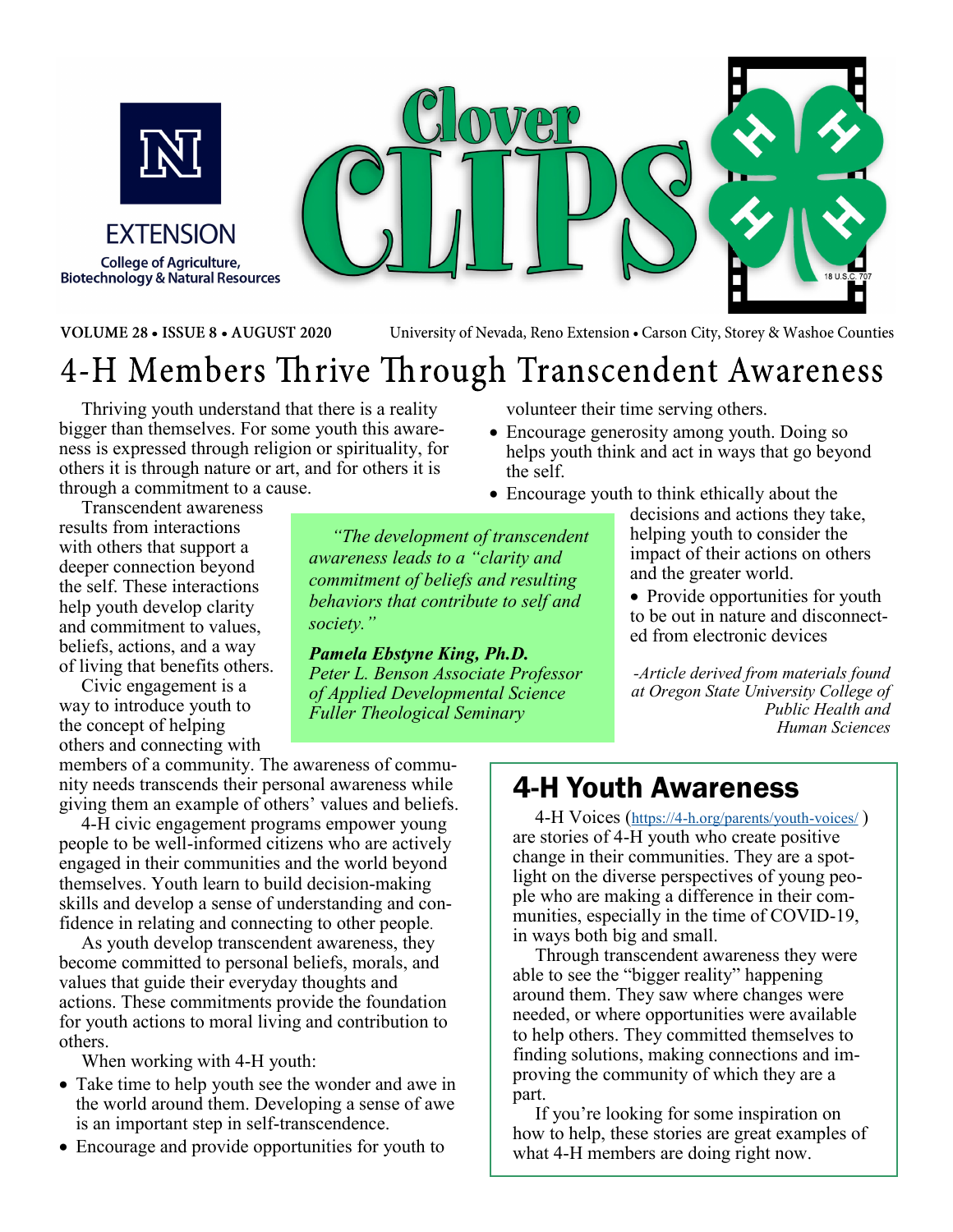# **Nevada State 4-H Virtual Opportunities for August**

#### *Thoughtful Thursdays (Every other Thursday):*

5 to 10 minute clips-prerecorded and posted on social media. Done by faculty and staff. Topics that have posted since May have included Communicating Feelings, Financial Management for Youth, 4-H Service to Community ideas, Composting in the Home, and Rethink Your Drink. We are still looking at topics around mental health, civic engagement, etc.

#### **August**

#### *Youth Mental Health Awareness Week (August 2-8)*

In a survey commissioned by National 4-H Council, and conducted by the Harris Poll, found 7 out of 10 teens are struggling with their mental health in the wake of COVID-19. More than half of those surveyed shared that the pandemic has increased their feelings of loneness, with 64 percent believing it will have a lasting impact on their mental health. In 2019, the World Health Organization announced that suicide was the third leading cause of death in teens 15 to 19. Their findings determined that the consequences of not addressing adolescent mental health conditions extend into adulthood, impairing both physical and mental health and limiting opportunities to lead fulfilling lives as adults. This week, through Social Media, information will be shared about the state of youth mental health, be given resources if they suspect a youth is struggling, and tips to talk to youth about cancelled events or other disappointments.

#### *Youth Talk (August 4)*

Designed for youth ages 9 to 18 years old, which will be broke out into 3 groups. Those three groups will be based on the youth's age (9 to 11 year old, 12 to 14 year old, and 15 to 18 year old) and each of the three groups will have 2 adult facilitators. Discussion will be age appropriate for the group and a chance for youth across Nevada to get to know each other and talk about things that are relevant to their lives! They will have a chance to talk about the changes that are happening with the start of school, programs that have been postponed or cancelled, etc. They will also be given a chance to share ideas for future programming for Nevada 4-H.

To register, go to: https://unrextension.zoom.us/ meeting/register/tJwqdmorD4uHNPswfysHXlBL6k\_OvA\_xqht

#### *Virtual Horse Classic (August 9-15)*

Do you ride a horse, have a horse, love horses, or interested in horses? Well, here is a chance to learn, have fun and meet other 4-H'ers across the state who feel the same way. There will be 5 events, including Breed Scramble, Scavenger Hunts, Making Horse Treats, Quiz Bowl, etc. There will be a chance to meet everyone who participated in this event through a virtual meeting. Details will be emailed to all registrants and shared on social media. To register, go to https://unr.az1.qualtrics.com/jfe/form/SV\_erPGrUikrhs25aB. Registration is due by August 7.

# More Activities from Around the Country (4-H.org)

Clear your mind and strengthen your body with this week's collections of 4‑H at Home activities on mental and physical wellness! Don't forget to visit the links to learn more about the activity and check back every Monday for new ideas and hands-on, educational resources for all young people.

#### **Indoor Fitness Trail**

*Recommended age: Grades 3-12 Courtesy of Purdue University, Indiana 4‑H* Learn how to create an indoor fitness trail that is a great way to stay physically active while indoors! https://www.youtube.com/watch?v=9JnCKkm-8iY&feature=youtu.be

#### **Bike Safety**

*Recommended age: Grades Pre-K-12 Courtesy of Oklahoma State University OK 4‑H* Follow these steps to make sure your bicycle is safe and ready to ride! http://4h.okstate.edu/weekly-healthy-habits-1/bike-safety

#### **Health Rocks! Video Playlists**

*Recommended age: Grades Pre-K-12 Courtesy of University of Tennessee, Tennessee 4‑H* Learn about healthy living topics such as stress, decision making and much more with these Health Rocks! video playlists!

#### Pre K<sup>+</sup> https://www.youtube.com/playlist? list=PLjpVzhzaz58FEDgsqoZ6dJ7ZoOIaYyJFq

Intermediate https://www.youtube.com/playlist? list=PLjpVzhzaz58HGUuJvjiHDp2oGnpSj79Qt

#### **Soccer & 4‑H at Home Summer Program**

*Recommended age: Grades 3-12*

*Courtesy of Purdue University, Indiana 4‑H* Explore topics such as soccer fundamentals, home challenges, serving others, eating well and more with this 10-week Soccer & 4‑H at Home Summer Program that includes lessons in both English and Spanish!

extension.purdue.edu/4h/Pages/Soccerand4HatHome.aspx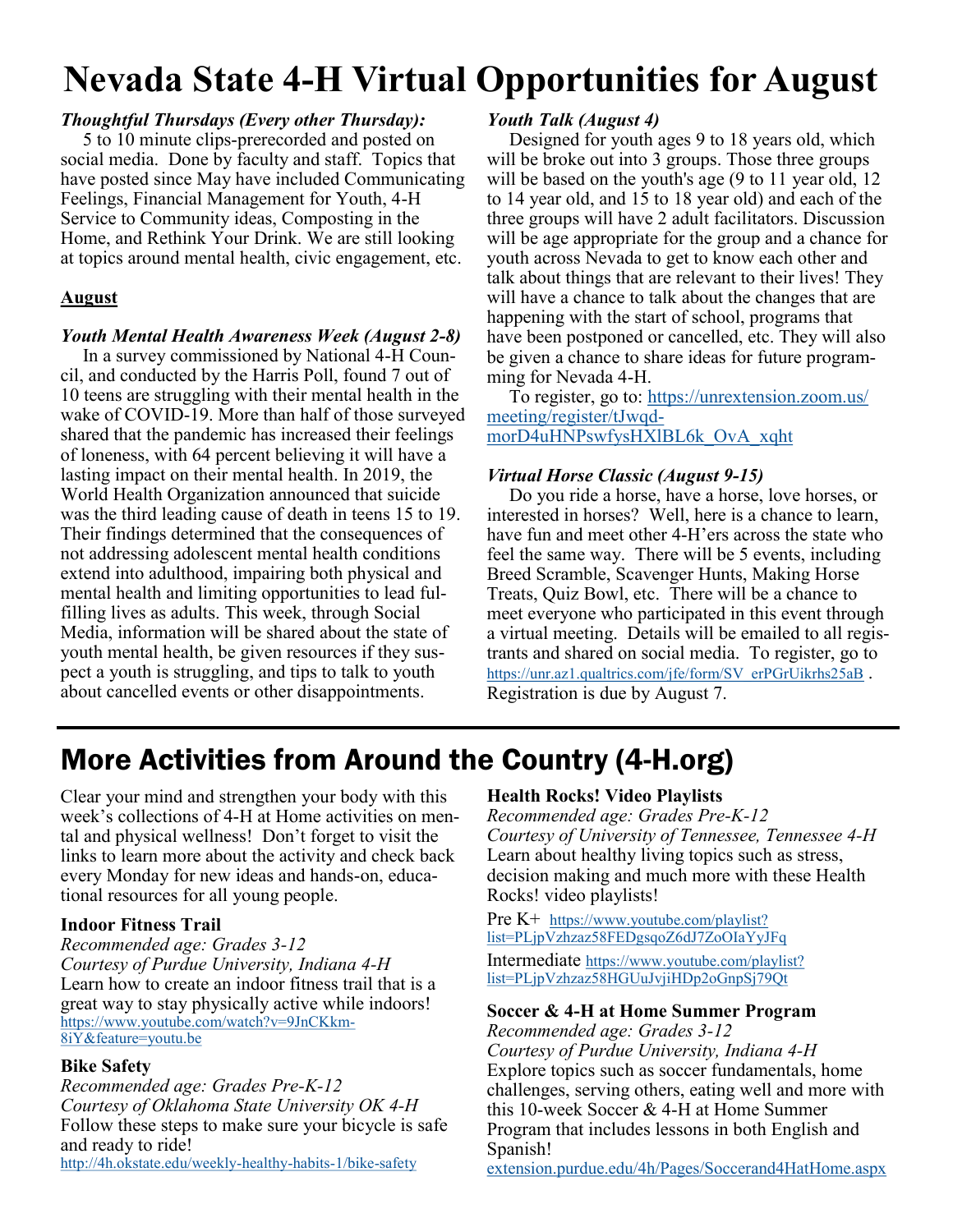### **2020 Carcass of Merit donors:**

#### **1 st place gift certificate for all species:**

The Cameron Family c/o Trish Lods, 6890 Sandia Drive, Reno, Nevada 89523 **2 nd. Place gift certificates for all species:** Snyder's Pinenut Livestock Supply, 263 Dorral Way, Fallon, Nevada 89406 **Rosettes and ribbons for all species:** Tom and Phyllis Cates 40 Bitterbrush Road, Reno, Nevada 89523

#### **Beef:**

Les Schwab Tires of Northern Nevada 3020 South Carson Street, Carson City, Nevada 89701

Western Nevada Cattlewomen c/o Terri Chichester P.O. Box 51, Topaz, California 96133

Janet Hunewill - 200 Hunewill Lane, Wellington, Nevada 89444

Denio Farms/Gene & Loretta Curti Ranches – 555 Geiger Grade Rd. Reno, Nevada 89521

Sue Hoffman – 1405 Crown Drive Reno, Nevada 89503

#### **Lamb:**

Les Schwab Tires of Northern Nevada 3020 South Carson Street, Carson City, Nevada 89701

Sarah Chvilicek 11595 Osage Road, Reno Nevada 89508

Mark & Bev Elston – 10395 Thomas Creek Road, Reno, Nevada 89511 Nevada Agricultural Foundation – PO Box 8089, Reno, Nevada 89507

#### **Swine:**

Les Schwab Tires of Northern Nevada 3020 South Carson Street, Carson City, Nevada 89701

Denise York Young – 540 Abernathy Oaks Way, Alpharetta, Georgia 30004 Mark & Bev Elston – 10395 Thomas Creek Road, Reno, Nevada 89511

#### **Goats:**

Les Schwab Tires of Northern Nevada 3020 South Carson Street, Carson City, Nevada 89701

Nevada Goat Producers – PO Box 5081, Fallon, Nevada 89407

Withers 5 Rancho – 4090 Allen Road, Fallon, Nevada 89406

Big Buck Barns – 5036 Cody Road, Fallon, Nevada 89406

## NJLS Final Numbers

The 2021 fiscal year started on July1. The Nevada Junior Livestock Show Board (NJLS) has posted the final numbers for the 2020 Show and Sale.

### 2020 Top Buyers

Sinclair Family Farm – \$11,730.00 Frontera Tile Service - \$11,000.00 Benson's Feed & Tack- \$9,387.50 Gerhardt & Berry Construction - \$9,323.75 Cameron Family - \$8,277.50 Mel Clark Construction - \$6,585.75 Sierra Rental & Transport-\$6,347.50 Raley's - \$4,993.50 Quilici Family - \$4,759.00 Reno Green Landscape - \$4,512.50

### Top Volume Buyers

- 1.American AgCredit 10 lots
- 2.Raley's 8 lots
- 3. Sinclair Family Farm 6 lots
- 4. Cameron Family  $-$  5 lots
- 5. Withers  $5$  Rancho 4 lots
- 6. Dagenhart Family 4 lots

### 2020 NJLS Show and Sale:

137 buyers registered 165 animals sold (includes Clark County animals allowed to sell)

- 13 Turkeys
- 18 Steers
- 26 Goats
- 45 pigs
- 63 lambs

Total receipts from buyers: \$218,002.00 Harvest fees: (\$11,565.00) Net Sales: \$206,437.00 Total add-Ons: \$ 9,819.50

Total Paid to Exhibitors: \$208,104.00 NJLS Commission: \$ 8,317.50 Less credit card fees: (\$1731.46) Net NJLS Commission: \$6,586.04

| Rate of Gain payments:            | \$1,440 |
|-----------------------------------|---------|
| <b>Carcass of Merit Payments:</b> | \$1,960 |